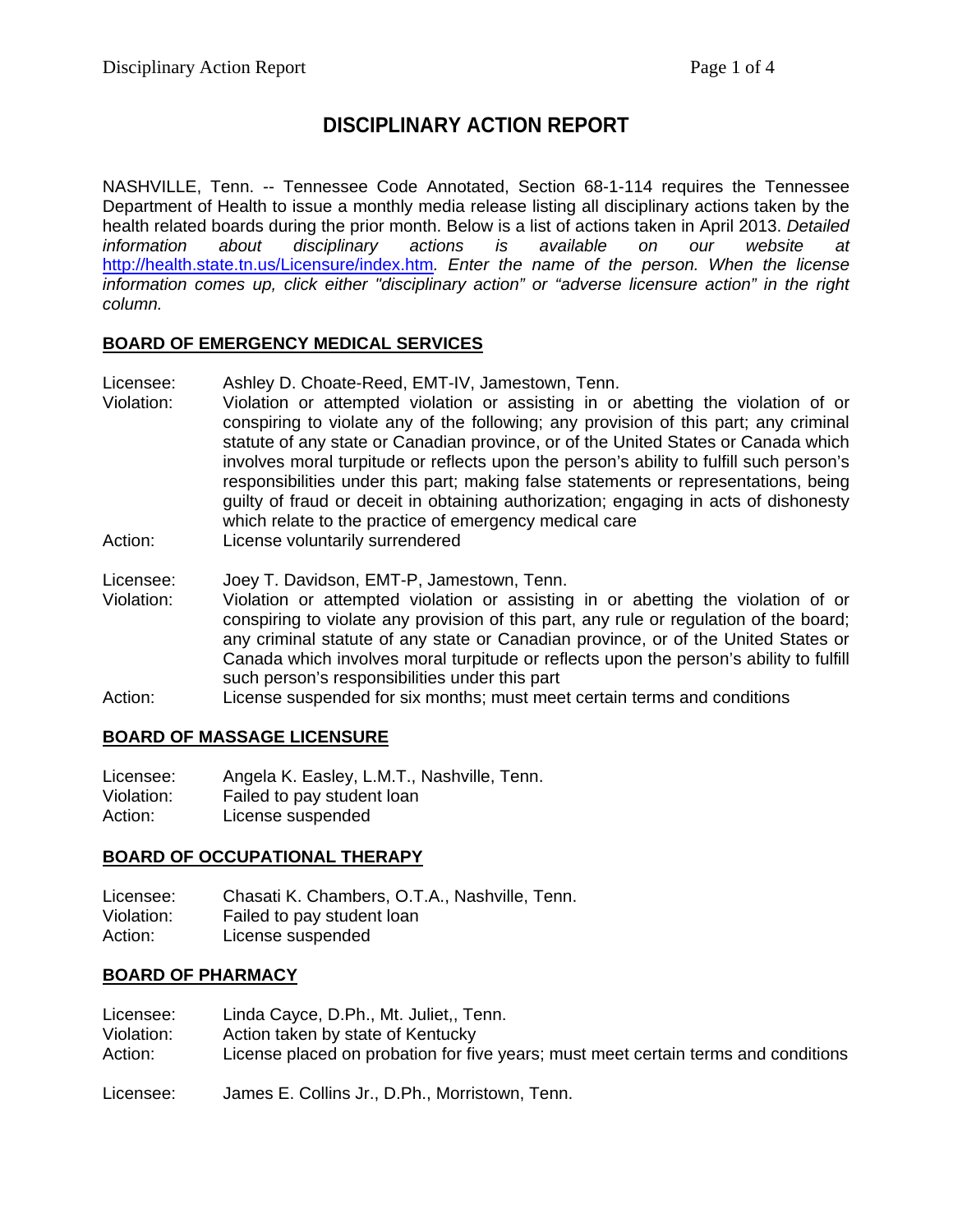- Violation: Engaging in conduct prohibited or made unlawful by any of the provisions of parts 2-5 of Tenn. Code Ann. Title 63, Chapter 10 or any other laws of the state or of the United States relating to drugs or to the practice of pharmacy; being guilty of dishonorable, immoral, unethical or unprofessional conduct; failing to comply with duly promulgated rules of the board
- Action: License revoked; assessed \$41,000 civil penalty, plus costs
- Licensee: Sean R. Harrison, D.Ph., Nashville, Tenn. Violation: Convicted of a crime; immoral, unethical or unprofessional conduct; failing to comply with duly promulgated rules of the board Action: License revoked; assessed \$5,000 civil penalty, plus costs

| Licensee:  | Michael P. Randolph, D.Ph., Knoxville, Tenn.                                       |
|------------|------------------------------------------------------------------------------------|
| Violation: | Action taken by state of Florida and Alabama                                       |
| Action:    | License placed on probation for five years; must meet certain terms and conditions |

#### **BOARD OF RESPIRATORY CARE**

| Licensee:  | Sandra K. Lewis, L. C.R.T., Jackson, Tenn. |
|------------|--------------------------------------------|
| Violation: | Failed to pay student loan                 |
| Action:    | License suspended                          |

#### **BOARD OF VETERINARY MEDICAL EXAMINERS**

| Licensee:  | Elizabeth R. Carlson, L.V.M.T., Knoxville, Tenn.       |
|------------|--------------------------------------------------------|
| Violation: | Violation of board order                               |
| Action:    | License reprimanded; must pay balance of civil penalty |

Licensee: Nancy C. Goldston, D.V.M., Manchester, Tenn.

- Violation: Willful or repeated violation of any provisions of this chapter or any rules of this board; gross malpractice or a pattern of continued or repeated malpractice, ignorance, negligence or incompetence in the course of veterinary medical practice; unprofessional or unethical conduct or engaging in practices in connection with the practice of veterinary medicine that are in violation of the standards of professional conduct as defined in this section or prescribed by the rules of the board; conduct reflecting unfavorable upon the profession of veterinary medicine; has been guilty of employing or permitting any person who does not hold a license to practice veterinary medicine in this state to perform work that, under this chapter, can lawfully be done only by persons holding such license and permitted by law to practice veterinary medicine in this state. It shall be conclusively presumed that any unlicensed person, if employed by a licensed person, was employed for such purpose if the unlicensed person has attended any school of veterinary medicine or surgery, accredited or otherwise, for a period of over 30 days; failure to supervise persons to whom veterinary functions are delegated or assigned
- Action: License voluntarily surrendered/revoked; assessed \$16,000 civil penalty, plus costs

Licensee: Dennis G. Harris, D.V.M., Chapel Hill, Tenn.

Violation: Any person who owns or operates any veterinary facility, including mobile clinics, shall apply for and secure a premises permit from the board prior to the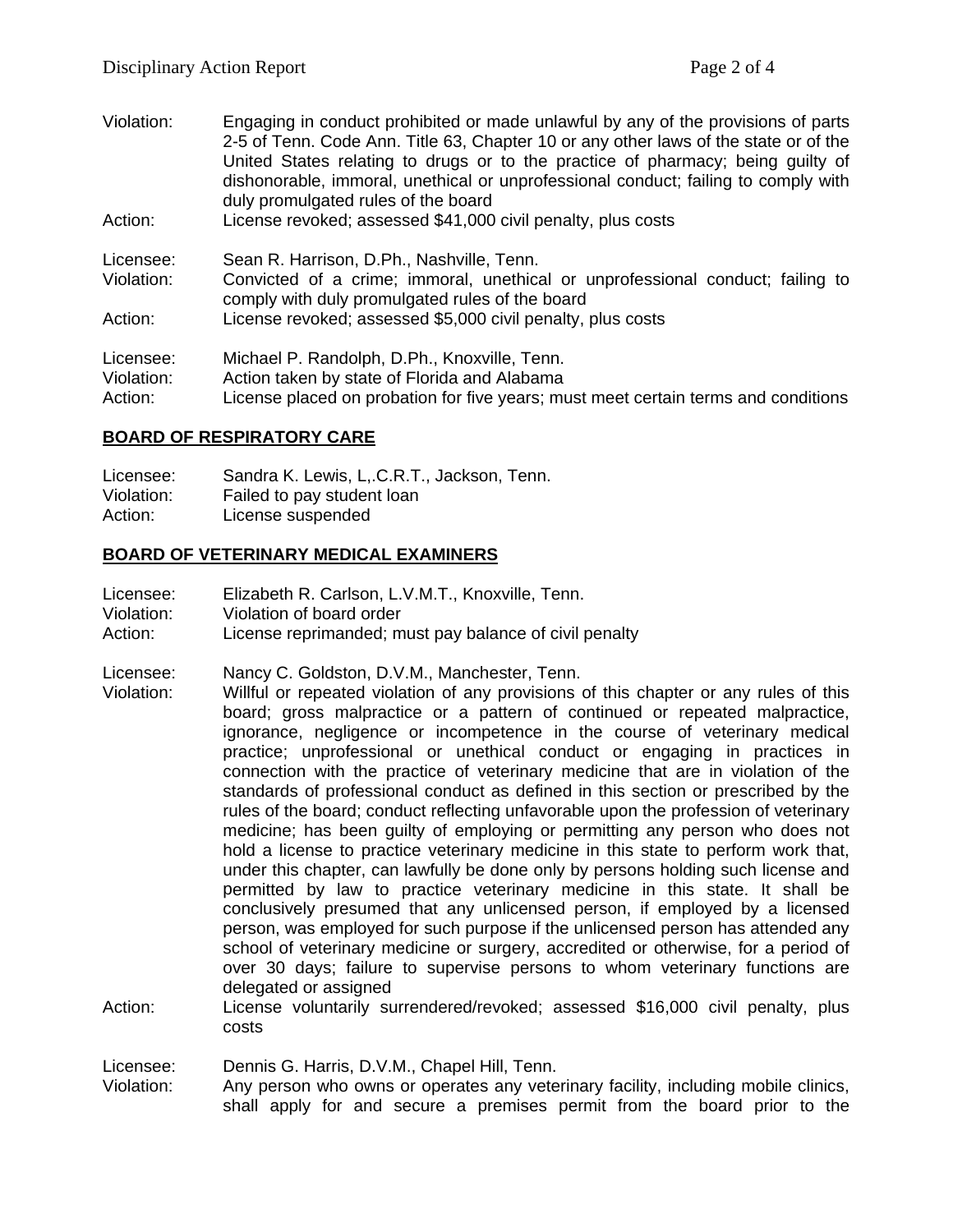| Action:                            | commencement of any services that would subject the provider of those services<br>to licensure under this chapter<br>Assessed \$6,450 civil penalty, plus costs                                                                                                                                                                                                                                                                                                                                                                                                                                                                                                                                  |
|------------------------------------|--------------------------------------------------------------------------------------------------------------------------------------------------------------------------------------------------------------------------------------------------------------------------------------------------------------------------------------------------------------------------------------------------------------------------------------------------------------------------------------------------------------------------------------------------------------------------------------------------------------------------------------------------------------------------------------------------|
| Licensee:<br>Violation:            | Sara E. Hensley, d/b/a Hilltop Animal Clinic, Tullahoma, Tenn.<br>Willful or repeated violation of any provisions of this chapter or any rules of this<br>board; fraud, deception, misrepresentation, dishonest or illegal practices in or<br>connected                                                                                                                                                                                                                                                                                                                                                                                                                                          |
| Action:                            | License voluntarily surrendered; assessed \$8,000 civil penalty, assessed costs                                                                                                                                                                                                                                                                                                                                                                                                                                                                                                                                                                                                                  |
| Licensee:<br>Violation:<br>Action: | Ellis M. Hodgson, III, D.V.M., Newport, Tenn.<br>Unprofessional or unethical conduct or engaging in practices in connection with<br>the practice of veterinary medicine that are in violation of the standards of<br>professional conduct as defined in this section or prescribed by the rules of the<br>board; conduct reflecting unfavorably upon the profession of veterinary medicine;<br>addiction to the habitual use of intoxicating liquors, narcotics or other stimulants to<br>such an extent as to incapacitate the applicant or licensee from the performance of<br>the applicant's or the licensee's professional obligation and duties<br>License voluntarily surrendered/revoked |
| Licensee:<br>Violation:<br>Action: | Genie G. Hooker, D.V.M., Oakland, Tenn.<br>Any person who owns or operates any veterinary facility, including mobile clinics,<br>shall apply for and secure a premises permit from the board prior to the<br>commencement of any services that would subject the provider of those services<br>to licensure under this chapter<br>Assessed \$1,000 civil penalty, plus costs                                                                                                                                                                                                                                                                                                                     |
| Licensee:<br>Violation:<br>Action: | John T. Johnson, D.V.M., Springfield, Tenn.<br>Any person who owns or operates any veterinary facility, including mobile clinics,<br>shall apply for and secure a premises permit from the board prior to the<br>commencement of any services that would subject the provider of those services<br>to licensure under this chapter; unprofessional or unethical conduct or engaging in<br>practices in connection with the practice of veterinary medicine that are in violation<br>of the standards of professional conduct as defined in this section or prescribed by<br>rules of the board; practice in a facility without a premises permit<br>Assessed \$2,400 civil penalty, plus costs   |
|                                    |                                                                                                                                                                                                                                                                                                                                                                                                                                                                                                                                                                                                                                                                                                  |
| Licensee:<br>Violation:            | Basil A. Jones, D.V.M., Blountville, Tenn.<br>Gross malpractice or a pattern of continued or repeated malpractice, ignorance,<br>negligence or incompetence in the course of veterinary medical practice                                                                                                                                                                                                                                                                                                                                                                                                                                                                                         |
| Action:                            | License reprimanded; must submit 13 continuing education credits                                                                                                                                                                                                                                                                                                                                                                                                                                                                                                                                                                                                                                 |

## **ABUSE REGISTRY**

| Individual: | Earl Bowden, Jackson, Tenn.      |
|-------------|----------------------------------|
| Abuse:      | Physical/Emotional/Psychological |
| Profession: | <b>Direct Support Staff</b>      |
| Individual: | Shauna Bryan, Trenton, Tenn.     |
| Abuse:      | Physical/Emotional/Psychological |
| Profession: | <b>Direct Support Staff</b>      |